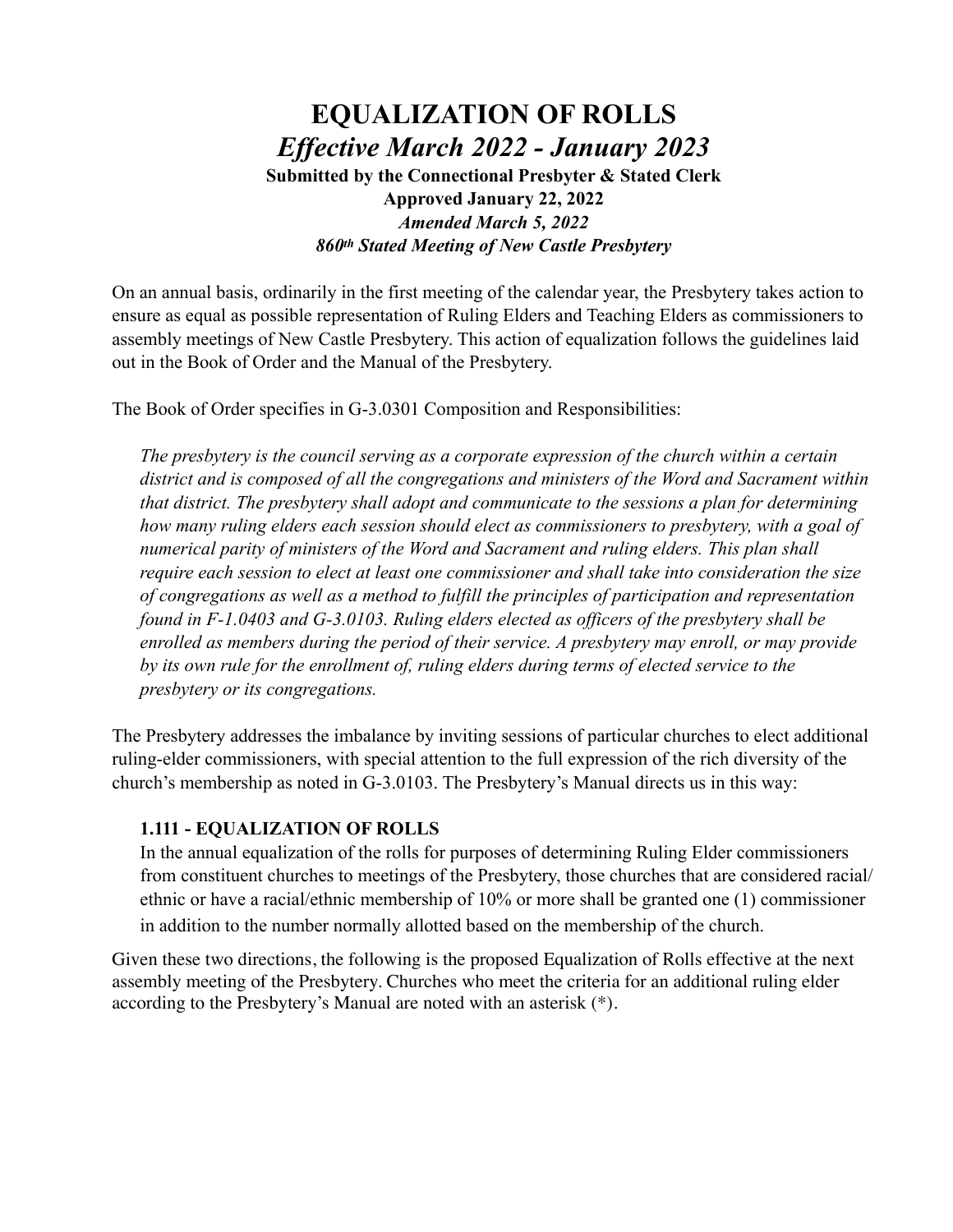#### **RULING ELDERS COMMISSIONERS BY POSITION IN PRESBYTERY:**

| <b>POSITIONS</b>                                                                                                                                                                                                                                                   | <b>TOTALS</b>  |
|--------------------------------------------------------------------------------------------------------------------------------------------------------------------------------------------------------------------------------------------------------------------|----------------|
| <b>PJC Ruling Elders:</b><br>Dave McBride<br>John Balaguer<br><b>Eloise Downing</b><br><b>Charles Knox</b>                                                                                                                                                         | 4              |
| <b>Presbytery Officer Ruling Elders:</b><br><b>Moderator Rourke Moore</b>                                                                                                                                                                                          | 1              |
| <b>Committee Chairs (including Covenantal Partnership Committee):</b><br>Letha Hammon, Committee on Leadership<br>David Wall, Committee on Representation and Nominations<br>Julius Jackson, Covenantal Partnership Committee<br>Paula Massie, Ignite Co-Chair     | $\overline{4}$ |
| <b>Trustees President</b>                                                                                                                                                                                                                                          |                |
| <b>Commissioned Ruling Elders Serving Churches and in Presbytery</b><br>Service:<br><b>Tim Arnold</b><br>Mark Douyard<br>Mawuna Gardesey<br>Anne Gunn<br>Rourke Moore (currently serving as an officer)<br>David Norton<br>Pamela Ruarke<br><b>Richard Watters</b> | 7              |
| <b>TOTAL</b>                                                                                                                                                                                                                                                       | 16             |

### **BASIS OF ALLOCATION OF RULING ELDER COMMISSIONERS FROM CONGREGATIONS:**

| <b>MEMBERSHIP</b>                 | <b>COMMISSIONERS</b>        |
|-----------------------------------|-----------------------------|
| More than 500                     |                             |
| 300-500                           | 3                           |
| 100-300                           | $\mathcal{D}_{\mathcal{L}}$ |
| Less than 100                     |                             |
| <b>New Worshiping Communities</b> |                             |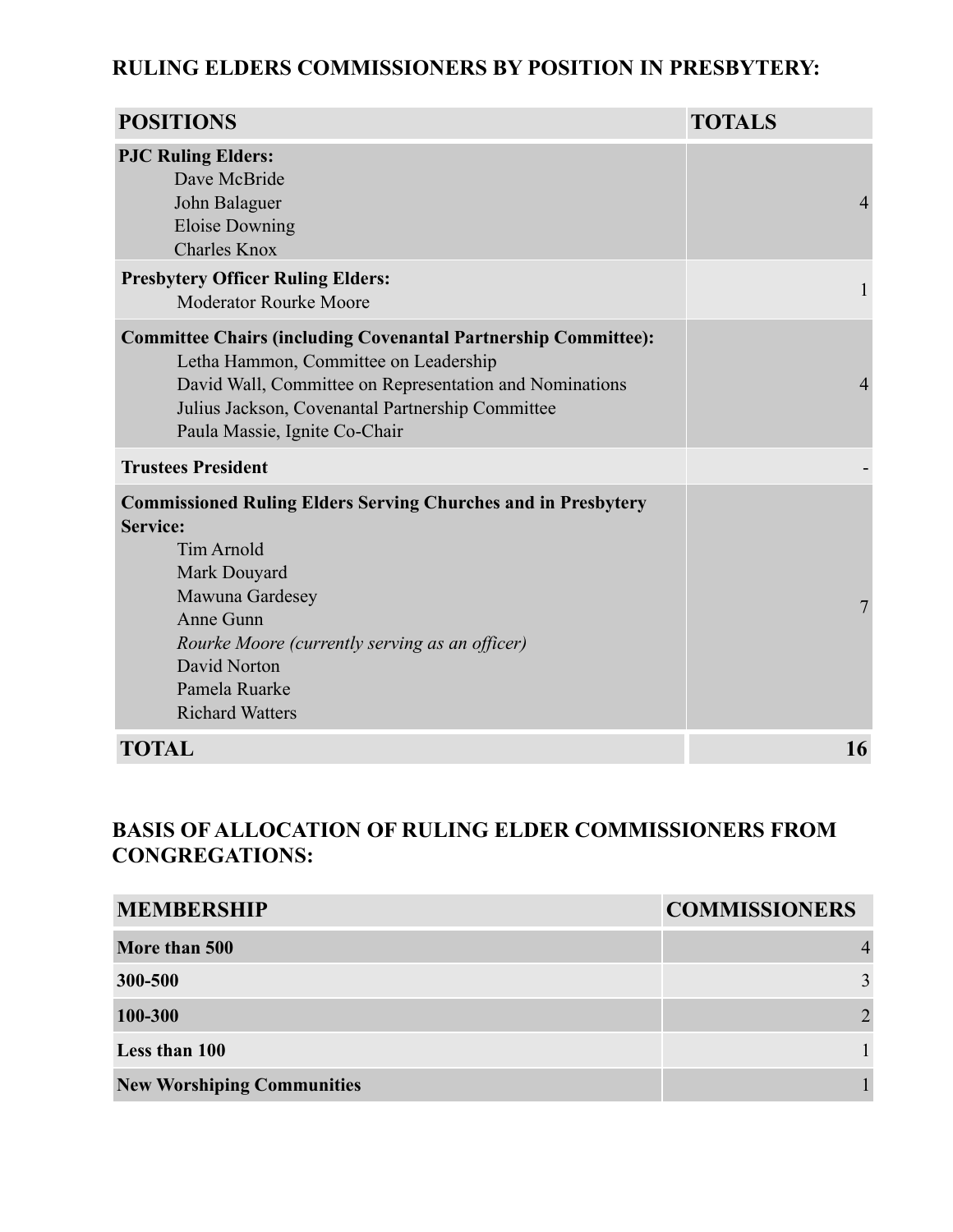Based on membership totals reported as part of the Annual Statistical Report by each congregation at the close of 2020, here is the ruling elder commissioner allocation for 2022:

| <b>CONGREGATIONS</b>                |     | <b>MEMBERSHIP COMMISSIONERS</b> |
|-------------------------------------|-----|---------------------------------|
| Buckingham - Berlin                 | 96  | 1                               |
| Calvary - Wilmington                | 77  | 1                               |
| Chestertown                         | 256 | $\overline{2}$                  |
| Christiana                          | 43  | 1                               |
| Church of the Covenant - Wilmington | 67  | 1                               |
| Community - Wilmington*             | 137 | 3                               |
| Coolspring - Lewes                  | 21  | 1                               |
| Concord - Wilmington                | 167 | $\overline{2}$                  |
| Dover*                              | 220 | $\overline{\mathbf{3}}$         |
| Easton                              | 130 | $\overline{2}$                  |
| Elkton                              | 281 | $\overline{2}$                  |
| Elsmere                             | 81  | $\mathbf{1}$                    |
| Faith Chapel - Berlin               | 17  | 1                               |
| First - Chesapeake City             | 20  | 1                               |
| First - Delaware City               | 40  | 1                               |
| First - Milford                     | 63  | $\mathbf{1}$                    |
| First - Newark                      | 290 | $\sqrt{2}$                      |
| First - Ocean City                  | 62  | 1                               |
| First & Central - Wilmington*       | 165 | $\overline{3}$                  |
| Frankford                           | 18  | 1                               |
| Georgetown*                         | 114 | 3                               |
| Green Hill - Wilmington             | 81  | 1                               |
| Hanover Street - Wilmington*        | 172 | 3                               |
| Head of Christiana - Newark         | 64  | 1                               |
| Limestone - Wilmington              | 314 | $\overline{3}$                  |
| Lower Brandywine - Wilmington       | 219 | $\overline{2}$                  |
| Makemie Memorial - Snow Hill        | 49  | $\mathbf{1}$                    |
| Manokin - Princess Anne             | 29  | 1                               |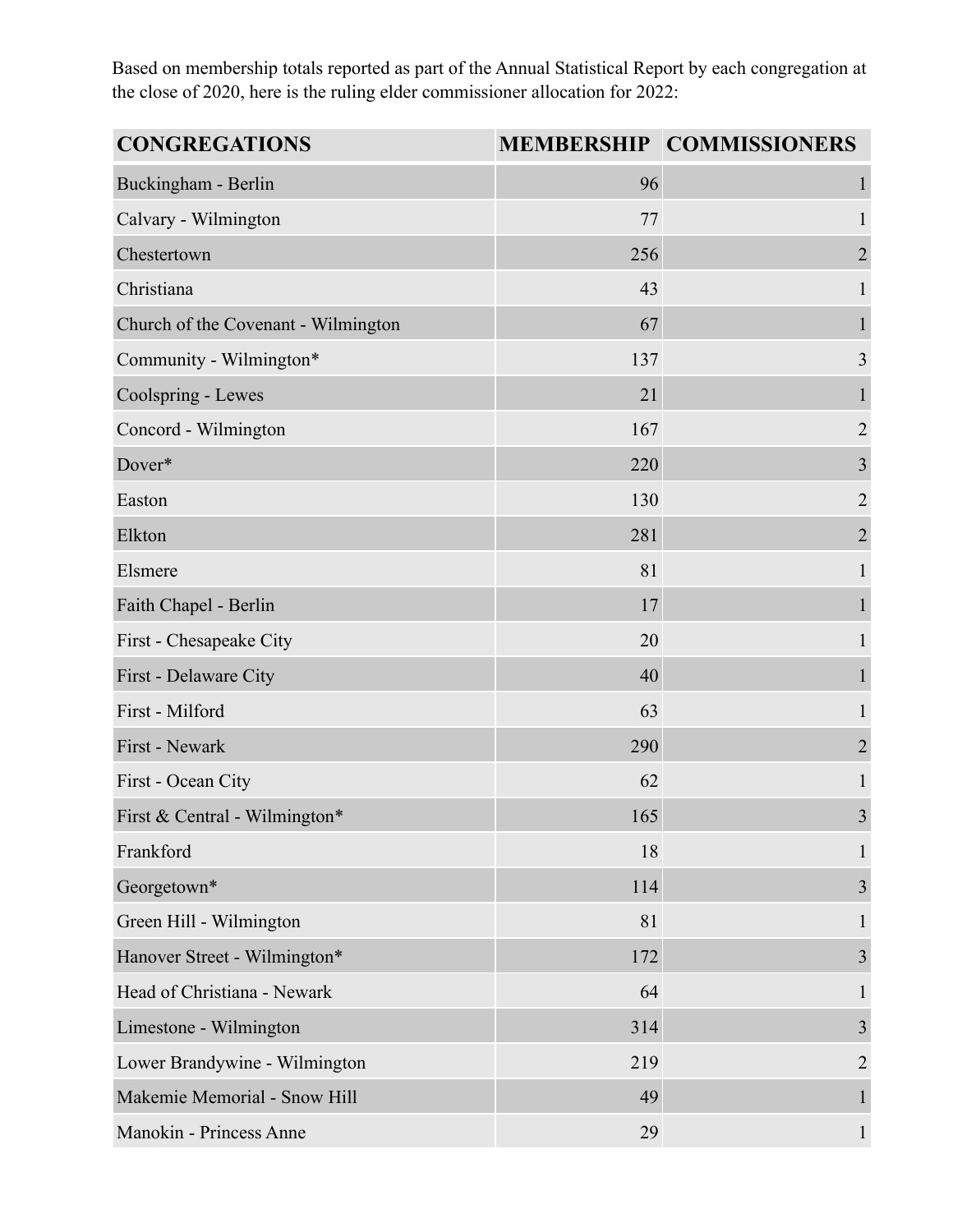| <b>CONGREGATIONS</b>                |      | MEMBERSHIP COMMISSIONERS |
|-------------------------------------|------|--------------------------|
| <b>New Castle</b>                   | 143  | $\overline{2}$           |
| New Covenant - Middletown           | 65   | $\overline{2}$           |
| Ocean View                          | 88   | 1                        |
| Olivet - Newark*                    | 25   | $\overline{2}$           |
| Perryville                          | 20   | $\mathbf{1}$             |
| Pitts Creek - Pocomoke City         | 20   |                          |
| Port Deposit                        | 5    |                          |
| Red Clay Creek - Wilmington         | 852  | $\overline{4}$           |
| Rehoboth - Westover                 | 58   | 1                        |
| Rehoboth of Midway - Rehoboth Beach | 15   | $\mathbf{1}$             |
| Rock - Elkton                       | 27   |                          |
| St. Andrews - Newark*               | 99   | $\overline{2}$           |
| Seaford*                            | 53   | $\overline{2}$           |
| Smyrna*                             | 123  | 3                        |
| Trinity - Wilmington                | 329  | 3                        |
| West Nottingham - Colora            | 85   | 1                        |
| Westminster - Rehoboth Beach        | 113  | $\overline{2}$           |
| Westminster - Wilmington            | 857  | $\overline{4}$           |
| Wicomico - Salisbury*               | 171  | $\overline{3}$           |
| <b>TOTAL:</b>                       | 6441 | 83                       |

| <b>NEW WORSHIPING COMMUNITIES</b> | <b>COMMISSIONERS</b> |
|-----------------------------------|----------------------|
| Church on Main - Middletown       |                      |
| Riverfront/505 - Wilmington       |                      |
| <b>TOTAL:</b>                     |                      |